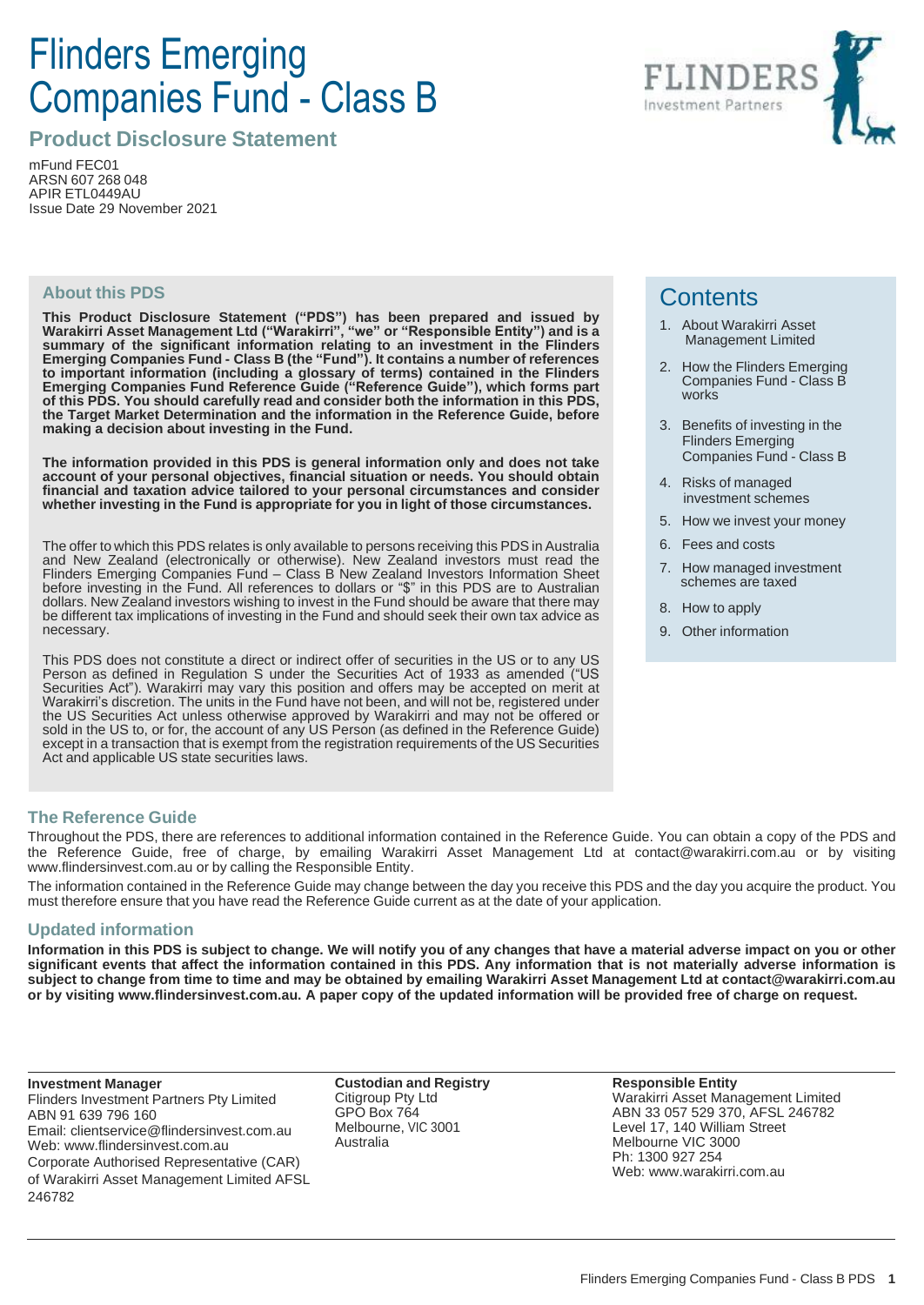# 1. About Warakirri Asset Management Ltd

#### **The Responsible Entity**

#### **Warakirri Asset Management Limited**

Warakirri is a boutique asset management firm with specialist investment capabilities, across agriculture and ethical investing in Australian and global equities. Warakirri has managed ethical investments since being founded in 1993. Warakirri also has a long history of partnering with highly skilled investment managers with proven capabilities to deliver quality investment solutions. Warakirri offers its clients investment opportunities and exposure across diverse strategies in selected asset classes through its distribution partnerships.

Warakirri's responsibilities and obligations as the Fund's responsible entity are governed by the Fund's constitution ("Constitution"), the Corporations Act and general trust law. Warakirri has appointed Flinders Investment Partners Pty Limited ("Flinders" or "Investment Manager") as the investment manager of the Fund. Warakirri has appointed a custodian to hold the assets of the Fund. The custodian has no supervisory role in relation to the operation of the Fund and is not responsible for protecting your interests.

#### **The Investment Manager**

#### **Flinders Investment Partners Pty Limited**

Flinders is a boutique investment manager with an investment team formed in June 2015 and comprising three Investment professionals with deep Australian equity market experience particularly in the emerging companies sector. Flinders is a corporate authorised representative (CAR) of Warakirri Asset Management Limited AFSL 246782.

The team uses detailed financial analysis combined with company, industry and market intelligence to select stocks and build diversified portfolios. It differentiates itself from other managers with the skill of its investment professionals, disciplined application of its rigorous investment process, an ability to respond quickly to investment opportunities and an investment philosophy and business structure that ensures that Flinders is aligned with its client's objectives.

### 2. How the Flinders Emerging Companies Fund - Class B works

The Fund is a registered managed investment scheme governed by the Constitution. The Fund comprises assets which are acquired in accordance with the Fund's investment strategy. Direct investors receive units in the Fund when they invest. In general, each unit represents an equal interest in the assets of the Fund subject to liabilities; however, it does not give investors an interest in any particular asset of the Fund.

If you invest in the Fund through an IDPS (as defined in the Reference Guide) you will not become an investor in the Fund. The operator or custodian of the IDPS will be the investor entered in the Fund's register and will be the only person who is able to exercise the rights and receive the benefits of a direct investor. Your investment in the Fund through the IDPS will be governed by the terms of your IDPS. Please direct any queries and requests relating to your investment to your IDPS Operator. Unless otherwise stated, the information in the PDS applies to direct investors.

#### **Applying for units**

You can acquire units by completing the Application Form that accompanies this PDS or by making an application through the mFund settlement service ("mFund") by placing a buy order for units with your licensed broker. Investors can also complete the application process online (please go to www.flindersinvest.com.au for further instructions). The minimum initial investment amount for the Fund is \$25,000.

Completed Application Forms should be sent along with your identification documents (if applicable) to:

Citi Unit Registry – Warakirri Asset Management GPO Box 764 Melbourne, VIC 3001 Australia

Please note that cash and cheques cannot be accepted.

Alternatively complete the online application available at www.flindersinvest.com.au. If you choose to apply for units in the Fund online you will be required to register, confirm your acceptance of the terms and conditions, and download a copy of this PDS prior to proceeding. The online application includes the option of completing your AML and KYC requirements online and submitting the application directly using an electronic signature.

If applying via mFund you will need to provide the application money directly to your licensed broker.

We reserve the right to accept or reject applications in whole or in part at our discretion. We have the discretion to delay processing applications where we believe this to be in the best interest of the Fund's investors.

The price at which units are acquired is determined in accordance with the Constitution ("Application Price"). The Application Price on a Business Day is, in general terms, equal to the Net Asset Value ("NAV") of the Fund, divided by the number of units on issue and adjusted for transaction costs ("Buy Spread"). At the date of this PDS, the Buy Spread is 0.35%.

The Application Price will vary as the market value of assets in the Fund rises or falls.

#### **Making additional investments**

You can make additional investments into the Fund at any time by sending us your additional investment amount together with a completed Application Form. The minimum additional investment into the Fund is \$1,000 (unless otherwise determined by the Responsible Entity).

#### **Distributions**

An investor's share of any distributable income is calculated in accordance with the Constitution and is generally based on the number of units held by the investor at the end of the distribution period.

The Fund usually distributes income semi-annually at the end of June and December, however, Warakirri may change the distribution frequency without notice. Distributions are calculated effective the last day of each distribution period and are normally paid to investors as soon as practicable after the distribution calculation date.

Investors in the Fund can indicate a preference to have their distribution:

- reinvested back into the Fund; or
- directly credited to their AUD Australian domiciled bank account.

Investors who do not indicate a preference will have their distributions automatically reinvested. Applications for reinvestment will be taken to be received immediately prior to the next Business Day after the relevant distribution period. There is no Buy Spread on distributions that are reinvested.

In some circumstances, the Constitution may allow for an investor's withdrawal proceeds to be taken to include a component of distributable income.

Indirect Investors should review their IDPS Guide for information on how and when they receive any income distribution.

New Zealand investors can only have their distribution paid in cash if an AUD Australian domiciled bank account is provided, otherwise it must be reinvested (refer to the Flinders Emerging Companies Fund - Class B New Zealand Investors Information Sheet).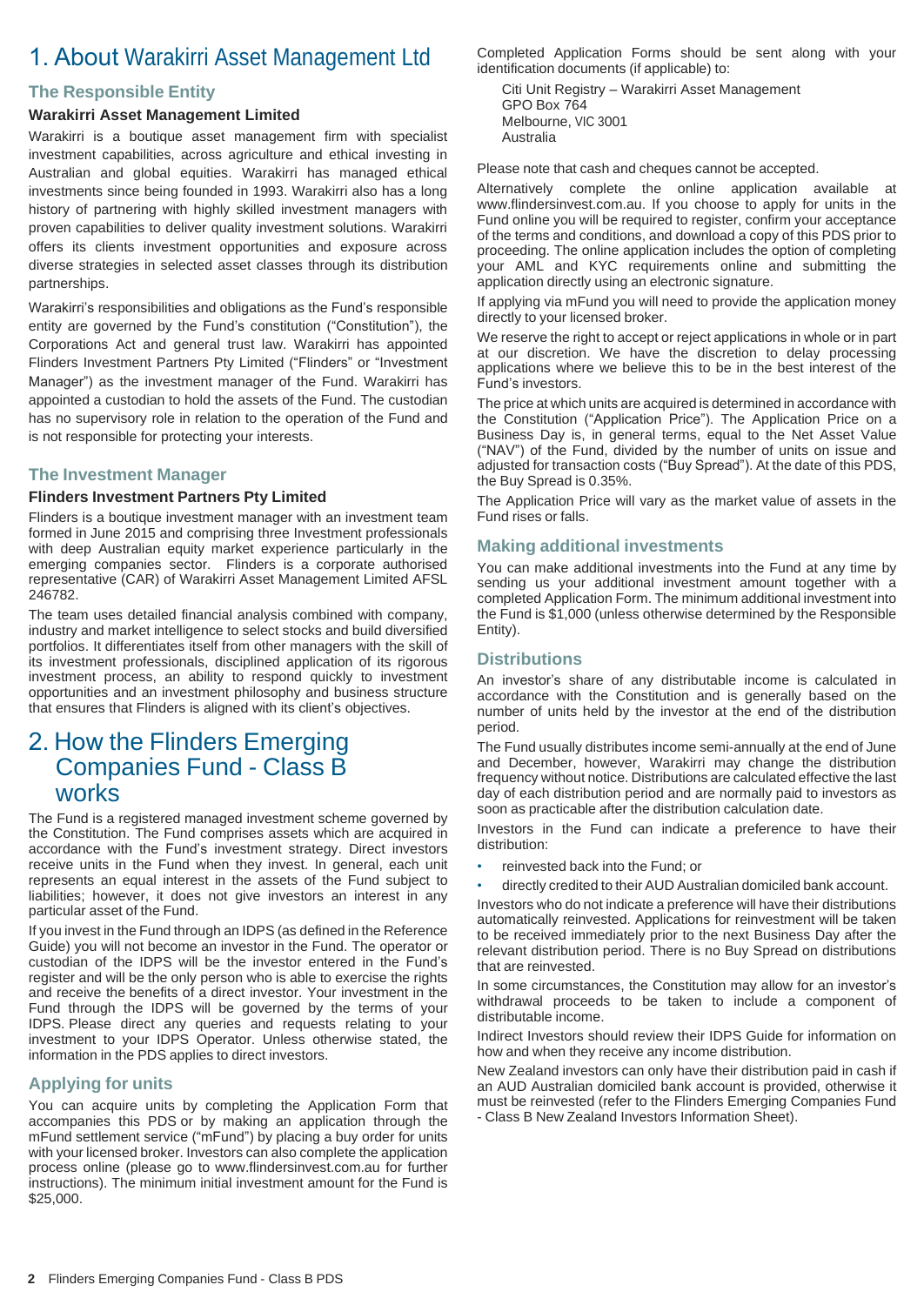#### **Access to your money**

Investors in the Fund can generally withdraw their investment by completing a written request to withdraw from the Fund and mailing it to:

Citi Unit Registry – Warakirri Asset Management GPO Box 764 Melbourne, VIC 3001 Australia

Or Fax to:

Toll Free: 1300 154 460 (Australia)

Toll: (+61) 1300 154 460 (International);

making a withdrawal via Warakirri's online investor portal at www.warakirri.com.au, or submitting a withdrawal request through mFund by placing a sell order for units with your licensed broker.

There is no minimum withdrawal amount. Once we receive and accept your withdrawal request, we may act on your instruction without further enquiry if the instruction bears your account number or investor details and your (apparent) signature(s), or your authorised signatory's (apparent) signature(s) or if the withdrawal is received via mFund.

Warakirri will generally allow an investor to access their investment within five days of acceptance of a withdrawal request by transferring the withdrawal proceeds to such investor's nominated bank account or, where the request is received via mFund, to the investor's licensed broker. However, Warakirri is allowed to reject withdrawal requests, and also to make payment up to 21 days after acceptance of a request (which may be extended in certain circumstances) as outlined in the Constitution and Reference Guide.

We reserve the right to accept or reject withdrawal requests in whole or in part at our discretion.

The price at which units are withdrawn is determined in accordance with the Constitution ("Withdrawal Price"). The Withdrawal Price on a Business Day is, in general terms, equal to the NAV of the Fund, divided by the number of units on issue and adjusted for transaction costs ("Sell Spread"). At the date of this PDS, the Sell Spread is 0.35%.

The Withdrawal Price will vary as the market value of assets in the Fund rises or falls.

Warakirri reserves the right to fully redeem your investment if your investment balance in the Fund falls below \$20,000 as a result of processing your withdrawal request. In certain circumstances, for example, when there is a freeze on withdrawals, where accepting a withdrawal is not in the best interests of investors in the Fund including due to one or more circumstances outside its control or where the Fund is not liquid (as defined in the Corporations Act), Warakirri can deny or suspend a withdrawal request and you may not be able to withdraw your funds in the usual processing times or at all. When the Fund is not liquid, an investor can only withdraw when Warakirri makes a withdrawal offer to investors in accordance with the Corporations Act. Warakirri is not obliged to make such offers.

If you are an Indirect Investor, you need to provide your withdrawal request directly to your IDPS Operator. The time to process a withdrawal request will depend on the particular IDPS Operator and the terms of the IDPS.

#### **Unit pricing discretions policy**

Warakirri has a formal written policy in relation to the guidelines and relevant factors taken into account when exercising any discretion in calculating unit prices (including determining the value of the assets and liabilities). A copy of the policy and, where applicable and to the extent required, any other relevant documents in relation to the policy will be made available free of charge on request.

#### **Additional information**

If at any time the Fund has 100 or more retail investors it will be a disclosing entity and subject to certain reporting and continuous disclosure obligations under the Corporations Act. We will meet our continuous disclosure obligations in respect of the Fund by publishing material information on our website at www.warakirri.com.au in accordance with the requirements of ASIC policy. Copies of the documents lodged with ASIC in relation to the Fund may be obtained from, or inspected at, an ASIC office.

You have a right to obtain a copy of the following documents from us at no charge to you:

- the Fund's latest annual financial report lodged with the ASIC;
- any half-year report lodged with ASIC after the lodgement of the Annual Report and before the date of this PDS; and
- any continuous disclosure notices given by the Fund after lodgment of the annual financial report and before the date of this PDS.

#### **Further reading**

You should read the important information in the Reference Guide about:

- Application cut-off times;
- Application terms;
- Authorised signatories:
- Reports;
- Withdrawal cut-off times;
- Withdrawal terms; and
- Withdrawal restrictions,

under the "Investing in the Flinders Emerging Companies Fund - Class B", "Managing your investment" and "Withdrawing your investment" sections before making a decision. Go to the Reference Guide which is available at www.flindersinvest.com.au. The material relating to these matters may change between the time when you read this PDS and the day when you acquire the product.

### 3. Benefits of investing in the Flinders Emerging Companies Fund - Class B

The Fund is an actively managed portfolio that principally invests in Australian listed companies outside the S&P/ASX 100 Index. Benefits of investing in the Fund include:

- Access to the expertise of a specialist investment boutique ;
- Active management to create significant opportunities for above market returns over a medium to long time frame by exploiting pricing inefficiencies more common in shares outside the S&P/ASX 100 Index;
- Diversified portfolio of stocks that spreads investment across a variety of sectors & companies; and
- Regular reporting to keep you up to date on your investments.

### 4. Risks of managed investment schemes

All investments carry risks. Different investment strategies may carry different levels of risk, depending on the assets acquired under the strategy. Assets with the highest long-term returns may also carry the highest level of short-term risk. The significant risks below should be considered in light of your risk profile when deciding whether to invest in the Fund. Your risk profile will vary depending on a range of factors, including your age, the investment time frame (how long you wish to invest for), your other investments or assets and your risk tolerance.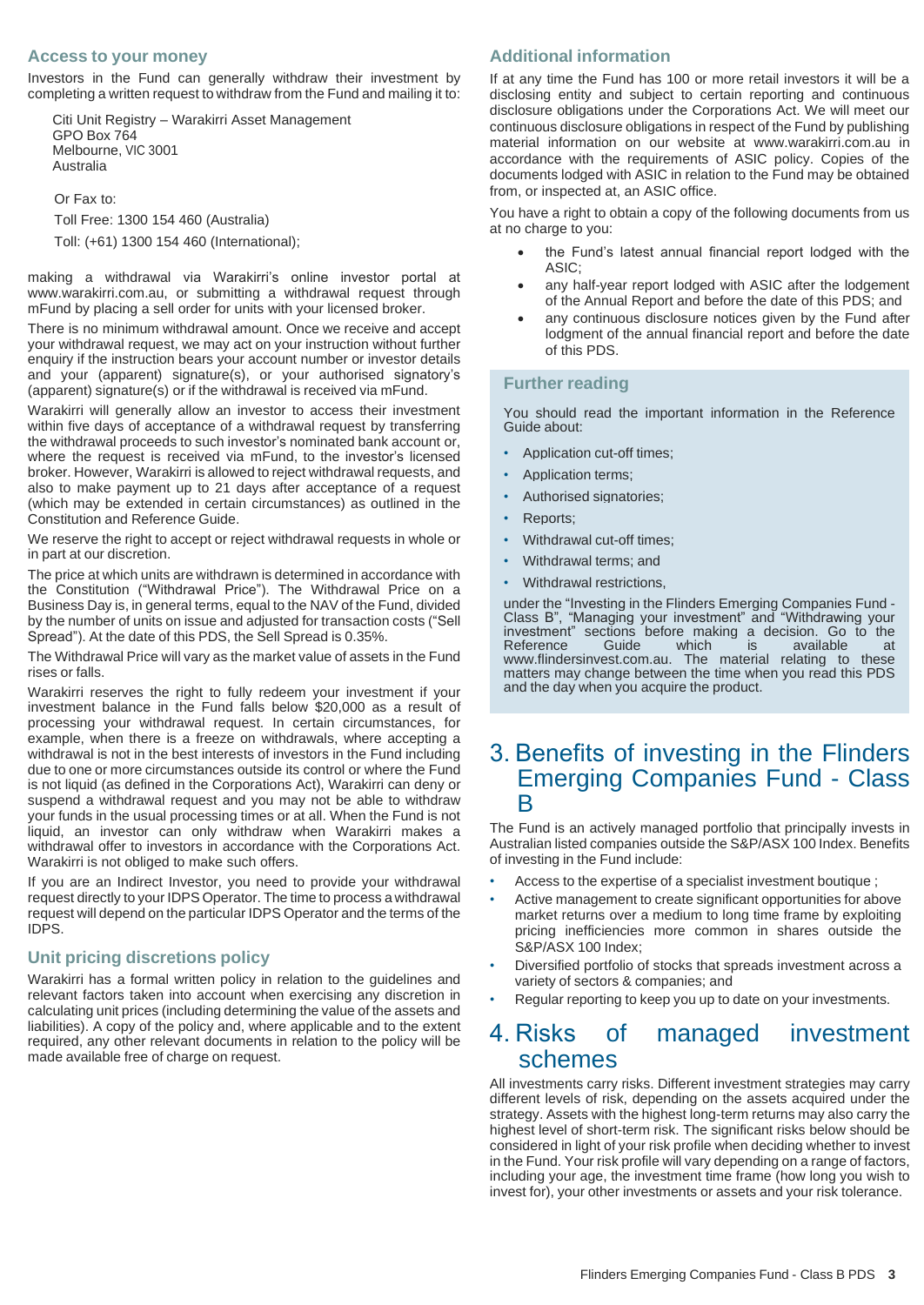The Responsible Entity and the Investment Manager do not guarantee the liquidity of the Fund's investments, repayment of capital or any rate of return or the Fund's investment performance. The value of the Fund's investments will vary. Returns are not guaranteed and you may lose money by investing in the Fund. The level of returns will vary and future returns may differ from past returns. Laws affecting managed investment schemes may change in the future. The structure and administration of the Fund is also subject to change.

In addition, we do not offer advice that takes into account your personal financial situation, including advice about whether the Fund is suitable for your circumstances. If you require personal financial or taxation advice, you should contact a licensed financial adviser and/or taxation adviser.

#### **Concentration risk**

Concentration risk is the risk that poor performance in a group of securities common to a particular section of the market will significantly affect the performance of the Fund. This risk is relevant for the Fund as it will seek to focus on investments in companies that are outside the top 100 companies listed on the ASX by market capitalisation, often referred to as the 'Small Cap' sector. Positions may be concentrated and may result in the returns of the Fund being highly dependent on the returns of few exposures.

#### **Currency risk**

The Fund may invest in securities listed on the NZSE (New Zealand Stock Exchange). Currency movements against the Australian dollar may adversely affect the domestic value of the Fund's investments and the income from those investments. Flinders does not hedge any New Zealand dollar exposures.

#### **Derivatives risk**

In the case of derivatives, fluctuations in price will reflect movements in the underlying assets, reference rate or index to which the derivatives relate. The use of derivative positions to hedge the risk of physical securities will involve 'basis risk', which refers to the possibility that derivative positions may not move perfectly in line with the physical security. As a consequence, the derivative positions cannot be expected to perfectly hedge the risk of the physical security. Other risks associated with derivatives include that they can lose value because of a sudden price move or because of the passage of time, potential illiquidity of the derivative, that the Fund cannot meet payment obligations as they arise, and that the counterparty to any derivative contract does not meet its obligations under the contract.

#### **Investment selection risk**

Flinders uses an investment selection process to identify investment opportunities which it believes are most likely to outperform the Benchmark. There is a risk that these investments will not perform in line with Flinders expectations.

#### **Investment specific risk**

There may be instances where an investment in which the Fund invests will fall in price because of investment specific factors (for example, where a company's major product is subject to a product recall). The value of investments can vary because of changes to management, product distribution, investor confidence, internal operations or the company's business environment.

#### **Sector selection risk**

Flinders may make poor investment decisions resulting in substandard returns (for example, where Flinders gains exposure to a sector which significantly underperforms relative to other sectors).

#### **Small companies' risk**

The Fund will generally invest in companies that have lower than average market capitalisation. Small companies:

- may have less liquid and more volatile securities, compared to those of larger companies; and
- may be recently established entities, and as such publicly available information on their business activities may not be as easy to obtain compared to companies with larger market capitalisation.

For these reasons this sector may experience volatility and reduced liquidity.

#### **Fund risk**

As with all managed funds, there are risks particular to the Fund, including the possibility it could terminate or that the fees and expenses could change. There is also a risk that investing in the Fund may give different results than investing directly in the securities.

#### **Inflation risk**

Inflation risk is the risk that returns will not be sufficiently higher than inflation to enable an investor to meet their financial goals.

#### **Interest rate risk**

Changes in official interest rates can directly and indirectly impact on investment returns. Generally, an increase in interest rates has a contractionary effect on the state of the economy and the valuation of securities. For example, rising interest rates can have a negative impact on a company's value as increased borrowing costs may cause earnings to decline. As a result, the company's share price may fall.

#### **Issuer risk**

The value of investments can vary because of changes to an issuer's management, product distribution or business environment.

#### **Legal risk**

There is a risk that laws, including tax laws, might change or become difficult to enforce.

#### **Liquidity risk**

The Fund will invest primarily in securities of companies. If any securities cannot be actively traded it may have an adverse impact on the price paid or obtained. For example, the Fund may not be able to dispose of a security at the time and price it wishes to do so. Note that neither the Responsible Entity nor the Investment Manager guarantees the liquidity of the investments of the Fund.

#### **Management risk**

Each Fund is subject to management risk because it is an actively managed investment portfolio. The Investment Manager will apply investment techniques and risk analyses in making investment decisions for the Fund, but there can be no guarantee that these will produce the desired results.

#### **Market risk**

Changes in legal and economic policy, political events, technology failure, economic cycles, investor sentiment and social climate can all directly or indirectly create an environment that may influence (negatively or positively) the value of your investment in the Fund. In addition, a downward move in the general level of the equity market can have a negative influence on the performance of the Fund.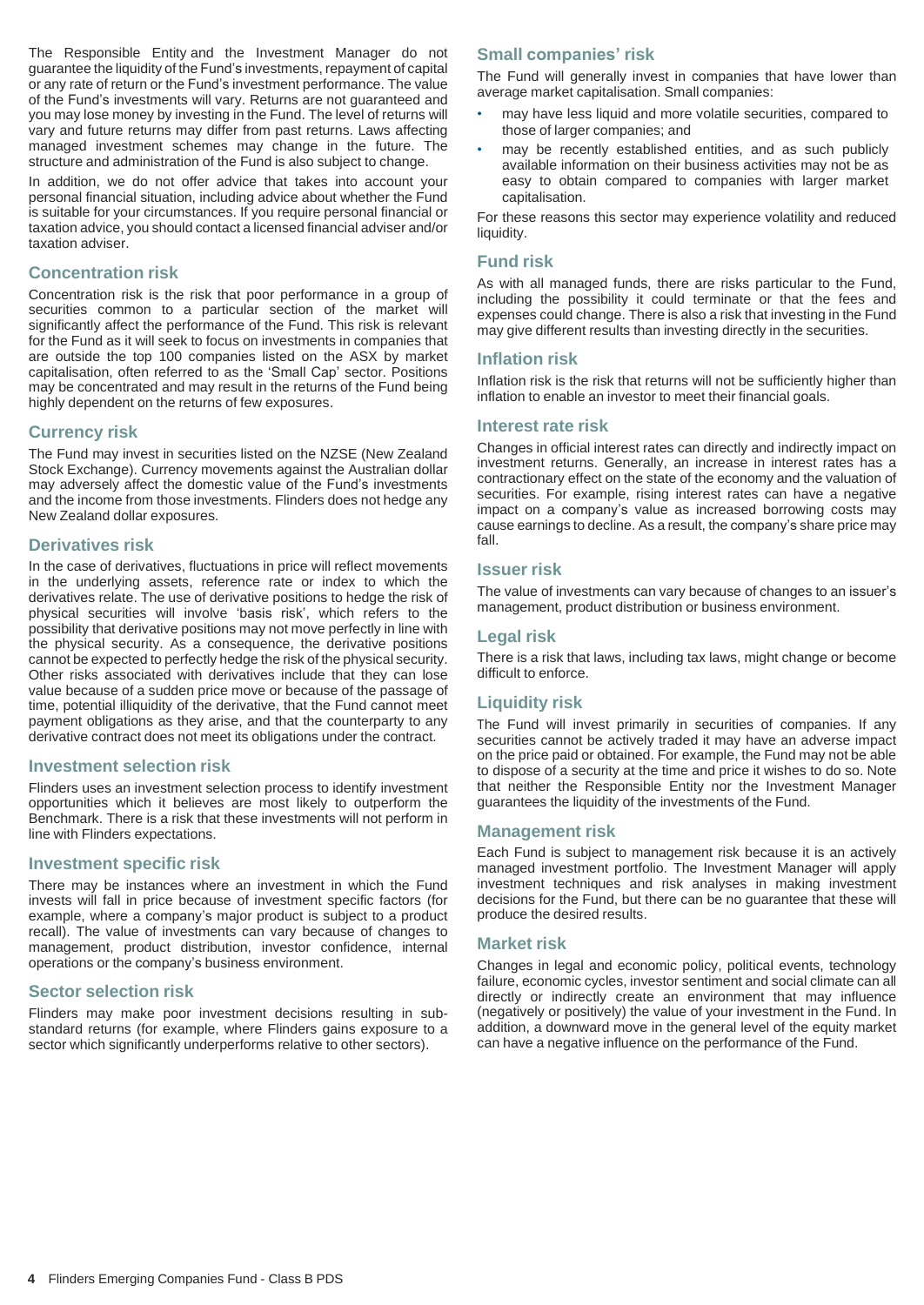# 5. How we invest your money

**Warning**: Before choosing to invest in the Fund you should consider the likely investment returns, the risks of investing and your investment time frame.

#### **Investment objective**

Designed to provide medium to long term capital growth potential and seeks to outperform the S&P/ASX Small Ordinaries Accumulation Index by 3% per annum after fees over rolling three year period.

Please note the investment objective is not intended to be a forecast. It is only an indication of what the investment strategy aims to achieve.

#### **Benchmark**

S&P/ASX Small Ordinaries Accumulation Index.

#### **Minimum suggested time frame**

The minimum suggested time frame for investment in the Fund is five years.

#### **Risk level of the Fund**

#### High.

There is a risk investors may lose some or all of their initial investment. Higher risk investments tend to fluctuate in the short term but can produce higher returns than lower risk investments over the long term.

#### **Investor suitability**

Designed for investors seeking medium to long term capital growth potential by investing in a diversified portfolio of stocks comprising listed companies that are outside the S&P/ASX 100 Index.

#### **Investment style and approach**

The Manager's investment philosophy is based on the following beliefs:

- Markets are inefficient and hence an investment process utilising active stock picking can deliver superior returns (compared to the Index).
- Growing companies generate value for shareholders. A company which is able to grow earnings sustainably is able to reinvest for growth initiatives and therefore shareholders benefit from both capital growth and potentially income growth.
- Proprietary research is a key requirement to unearth attractive investment opportunities, since companies outside of the S&P/ASX 100 universe are characterised by a diverse range of industries, business structures and management capabilities.
- Risk management is critical in ensuring that we achieve more gains than losses and hence outperform. Specifically, we evaluate where the allocation of the risk budget would lead to gains and when it would lead to losses.
- Restricting funds under management is important. This applies in two ways – the discipline to maintain funds under management to a level that does not affect the ability to implement investment strategies; and secondly, the ability to respond quickly to take advantage of opportunities as they arise.

Therefore, our investment process has a growth bias, is focused and disciplined in its application and proprietary research is its cornerstone. In practice, our investment process seeks to answer the following questions:

1. What is the company's growth potential?

In assessing the growth options we identify the key drivers. Growth can be either: organic; by acquisition; or cyclical. We also consider the sustainability of growth.

#### 2. Can management deliver?

We determine whether a management team can successfully execute a business strategy to exploit growth.

3. What is the company's financial strength?

Through our integrated financial modelling we deduce whether the company can support our expectations for growth.

What are the risks?

Through our company, industry and market knowledge we deduce whether any material risks are at play and whether they can be managed.

5. What price should we pay?

We derive a company valuation using our detailed financial modelling. This value is compared to the prevailing share price as well as all other company valuations in the universe of stocks under coverage.

Once the stock analysis is completed, the investment characteristics are compared across all companies within our coverage universe to determine its suitability for the portfolio. The outcome is a portfolio of high quality companies, with strong growth opportunities, which are attractively priced.

#### **Asset allocation**

The Fund will invest in a diversified portfolio of stocks comprising listed (or soon to be listed companies) companies that are outside the S&P/ASX 100 Index (90%-100% of the Fund) with the remainder of the Fund in cash (0%-10%).

Flinders will use the following guidelines when selecting investments for the Fund:

- Minimum of 30 companies;
- Maximum of 60 companies;
- Maximum shareholding of 10% in any one listed company;
- No more than 10% of the portfolio in any one company;
- A company's holding in the portfolio will not exceed 5% (overweight) above or 5% (underweight) below the benchmark weight;
- Where securities subsequently become part of the S&P/ASX 100 Index, they will continue to be actively managed and sold within 12 months following the inclusion of the securities in the S&P/ASX 100 Index;
- The Fund may use derivatives for risk management purposes, as substitutes for physical securities;
- The Fund may invest up to 10% of the Fund in securities listed on the New Zealand Stock Exchange. No other overseas listed investments are permitted; and
- The Fund will not be geared.

Due to movements in the market or similar events, the guidelines set out above may not be adhered to from time to time. In these circumstances, Flinders will seek to bring the Fund's investments within the guidelines within a reasonable period of time.

#### **Changing the investment strategy**

The investment strategy and asset allocation parameters may be changed. If a change is to be made, investors in the Fund will be notified in accordance with the Corporations Act.

#### **Labour, environmental, social and ethical considerations**

ESG issues are important in the investment process. Flinders will assess companies on ESG issues where they are relevant to that company's investment risk profile.

#### **Fund performance**

Up to date information on the performance of the Fund will be available by emailing Warakirri at contact@warakirri.com.au or visiting the website www.flindersinvest.com.au.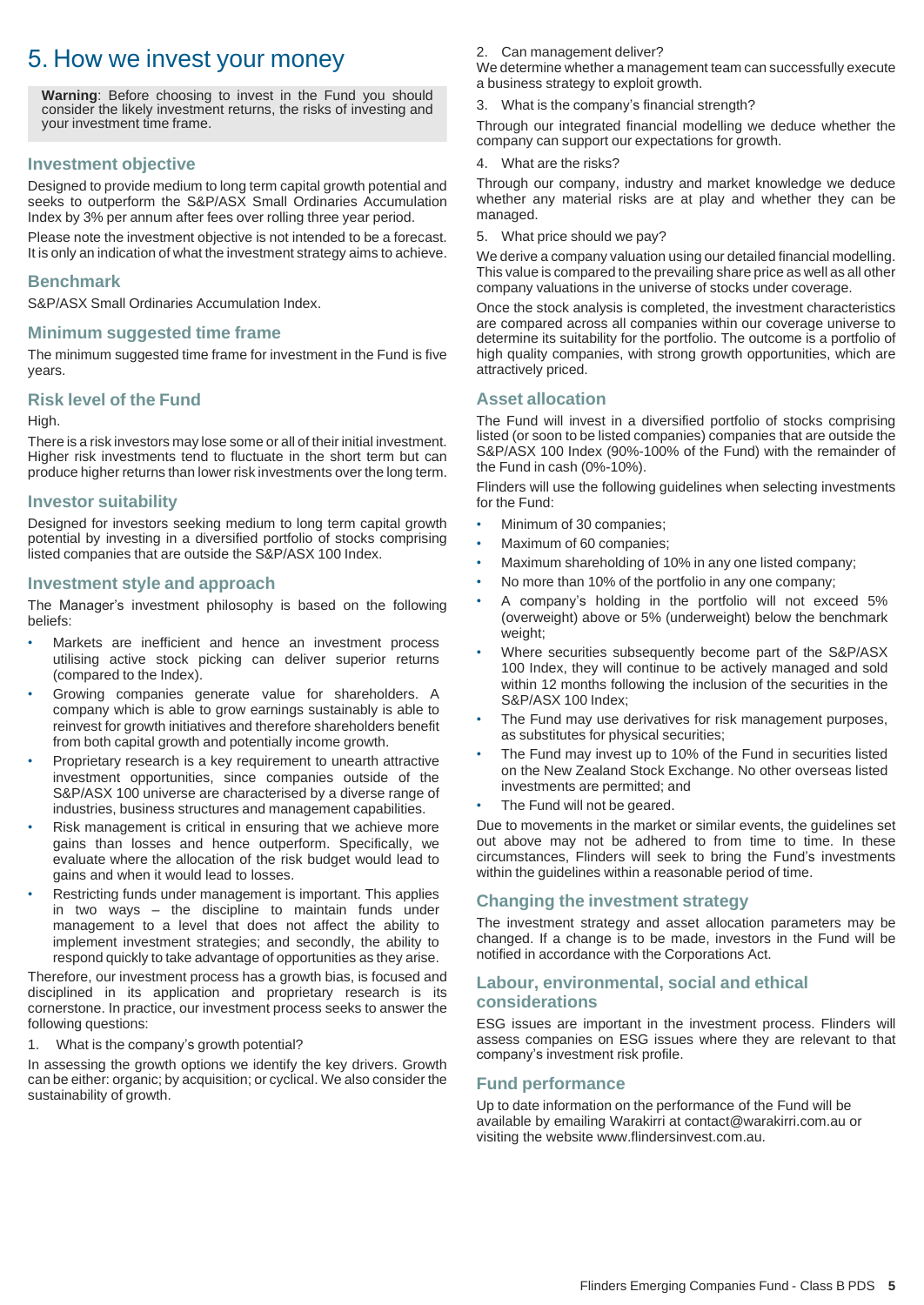# 6. Fees and costs

#### **DID YOU KNOW?**

**Small differences in both investment performance and fees and costs can have a substantial impact on your long-term returns.**

**For example, total annual fees and costs of 2% of your account balance rather than 1% could reduce your final return by up to 20% over a 30 year period (for example, reduce it from \$100,000 to \$80,000).**

**You should consider whether features such as superior investment performance or the provision of better member services justify higher fees and costs.**

**You may be able to negotiate to pay lower contribution fees and management costs where applicable. Ask the fund or your financial adviser.**

#### **TO FIND OUT MORE**

If you would like to find out more, or see the impact of the fees based on your own circumstances, the **Australian Securities and Investments Commission (ASIC)** website (www.moneysmart.gov.au) has a managed funds fee calculator to help you check out different fee options.

The information in the following template can be used to compare costs between different simple managed investment schemes. Fees and costs can be paid directly from an investor's account or deducted from investment returns. For information on tax please see Section 7 of this PDS.

| <b>TYPE OF FEE OR</b><br><b>COST</b>                               | <b>Amount</b>                                                                                                                                                                                                                                                                                                                                                                                                                                        |  |  |
|--------------------------------------------------------------------|------------------------------------------------------------------------------------------------------------------------------------------------------------------------------------------------------------------------------------------------------------------------------------------------------------------------------------------------------------------------------------------------------------------------------------------------------|--|--|
| Fees when your money moves in or out of the Fund                   |                                                                                                                                                                                                                                                                                                                                                                                                                                                      |  |  |
| Establishment fee                                                  | Nil                                                                                                                                                                                                                                                                                                                                                                                                                                                  |  |  |
| Contribution fee                                                   | Nil                                                                                                                                                                                                                                                                                                                                                                                                                                                  |  |  |
| Withdrawal fee                                                     | Nil                                                                                                                                                                                                                                                                                                                                                                                                                                                  |  |  |
| <b>Termination fee</b>                                             | Nil                                                                                                                                                                                                                                                                                                                                                                                                                                                  |  |  |
| Management costs <sup>1</sup>                                      |                                                                                                                                                                                                                                                                                                                                                                                                                                                      |  |  |
| The fees and costs<br>for managing your<br>investment <sup>1</sup> | <b>Management fees: 1.10% p.a. of the NAV</b><br>of the $Fund2$<br><b>Performance fees:</b> 20.628% of the amount<br>by which the Fund's<br>performance exceeds the sum of the<br><b>S&amp;P/ASX Small Ordinaries</b><br>Accumulation Index and the<br>management fee (known as the<br>'Performance Hurdle'). Any<br>underperformance from a prior period must<br>be recouped before a fee can be taken (we<br>call this the<br>high-watermark $)^3$ |  |  |

 $1$ All fees quoted above are inclusive of Goods and Services Tax (GST) and net of any Reduced Input Tax Credits (RITC). See below for more details as to how management costs are calculated.

<sup>2</sup> Management fees can be negotiated. See "Differential fees" below.

<sup>3</sup> This represents the performance fees which are payable as an expense of the Fund to the Investment Manager. See "Performance fees" below for more information.

#### **Additional Explanation of fees and costs**

#### **What do the management costs pay for?**

Management costs comprise the additional fees or costs that an investor incurs by investing in the Fund rather than by investing directly in the underlying assets of the Fund. Management costs include management fees and performance fees.

In addition, management costs do not include transactional and operational costs (i.e. costs associated with investing the underlying assets, some of which may be met by Buy/Sell Spreads).

#### **Management fees**

The management fees of 1.10% p.a. of the NAV of the Fund are payable to the Responsible Entity of the Fund for managing the assets and overseeing the operations of the Fund. The management fees are accrued daily and paid from the Fund monthly in arrears and reflected in the unit price. As at the date of this PDS, ordinary expenses such as investment management fees, custodian fees, administration and audit fees, and other ordinary expenses of operating the Fund are covered by the management fees at no additional charge to you.

The management fees shown above do not include extraordinary expenses (if they are incurred in future), such as litigation costs and the costs of convening investor meetings.

#### **Performance fees**

Performance fees are payable to the Investment Manager where the investment performance of the Fund exceeds the sum of the performance of the S&P/ASX Small Ordinaries Accumulation Index ("Benchmark") and the management fee of the Fund ("Performance Hurdle"). The performance fees are 20.628% of this excess, calculated daily and paid semi-annually in arrears from the Fund and calculated based on the beginning NAV of the Fund over the relevant period. No performance fees are payable until any accrued underperformance (in percentage terms) from prior periods has been made up (this feature is sometimes referred to as a high-watermark).

The Responsible Entity cannot guarantee that performance fees will remain at their previous level or that the performance of the Fund will outperform the Benchmark. It is not possible to estimate the actual performance fee payable in any given period, as we cannot forecast what the performance of the Fund will be, but it will be reflected in the management costs for the Fund for the relevant year. Information on current performance fees will be updated from time to time and available at www.flindersinvest.com.au.

#### **Transactional and operational costs**

In managing the assets of the Fund, the Fund may incur transactional and operational costs such as brokerage, settlement costs, clearing costs and applicable stamp duty when assets are bought and sold, and the costs of derivatives used for hedging purposes (if applicable). This generally happens when the assets of a fund are changed in connection with day-to-day trading or when there are applications or withdrawals which cause net cash flows into or out of a fund.

The Buy/Sell Spread reflects the estimated transaction costs incurred in buying or selling assets of the Fund when investors invest in or withdraw from the Fund. The Buy/Sell Spread is an additional cost to the investor but is incorporated into the unit price and incurred when an investor invests in or withdraws from the Fund and is not separately charged to the investor. The Buy Spread is paid into the Fund as part of an application and the Sell Spread is left in the Fund as part of a redemption and not paid to Warakirri or the Investment Manager. The estimated Buy/Sell Spread is 0.35% upon entry and 0.35% upon exit. The dollar value of these costs based on an application or a withdrawal of \$25,000 is \$87.50 for each individual transaction. The Buy/Sell Spread can be altered by the Responsible Entity at any time and www.flindersinvest.com.au will be updated as soon as practicable to reflect any change. The Responsible Entity may also waive the Buy/Sell Spread in part or in full at its discretion.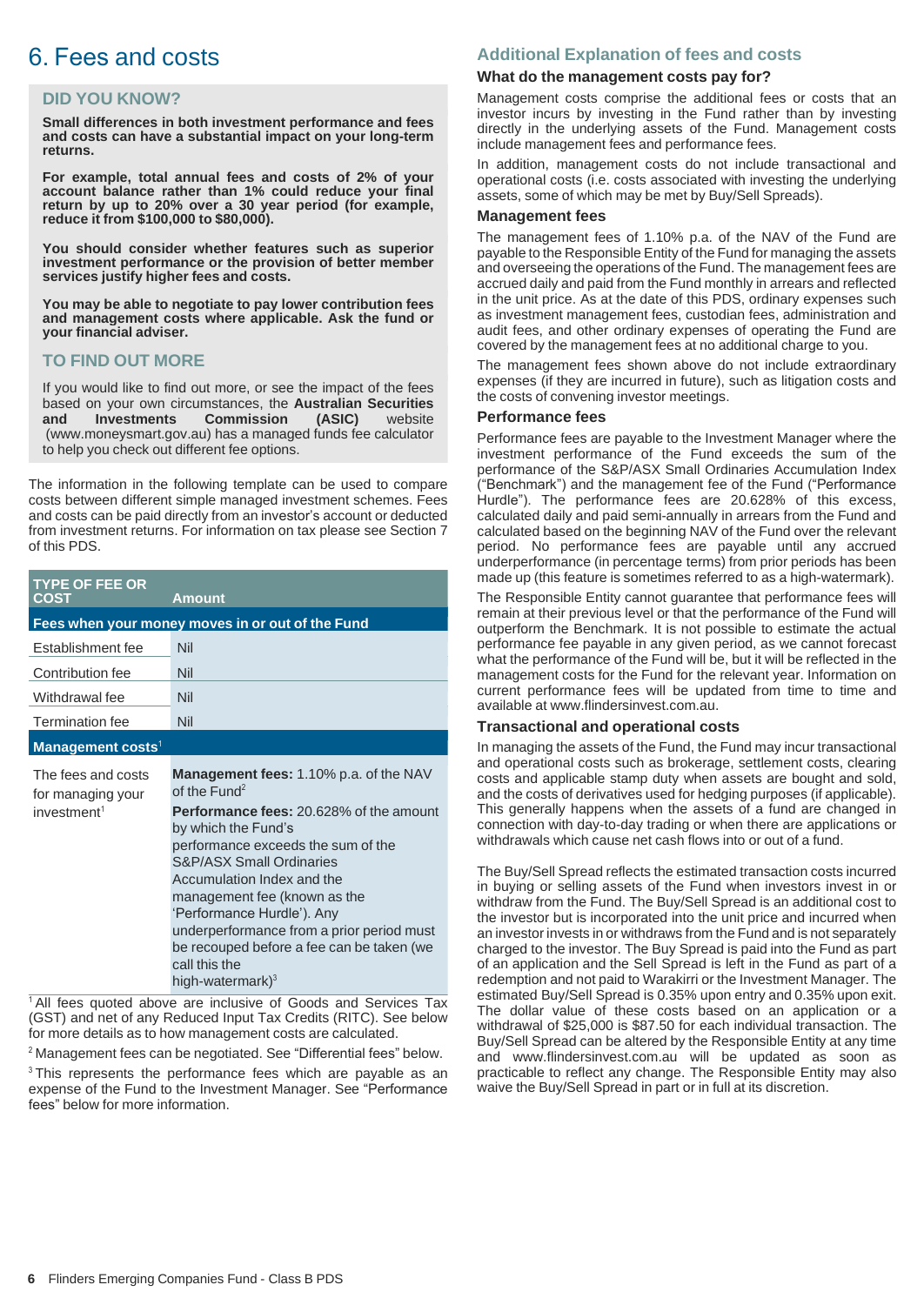Transactional costs which are incurred other than in connection with applications and withdrawals arise through the day-to-day trading of the Fund's assets and are reflected in the Fund's unit price. As these costs are factored into the NAV of the Fund and reflected in the unit price, they are an additional implicit cost to the investor and are not a fee paid to the Responsible Entity. These costs can arise as a result of bid-offer spreads (the difference between an asset's bid/buy price and offer/ask price) being applied to securities traded by the Fund. Liquid securities generally have a lower bid-offer spread while less liquid assets have a higher bid-offer spread reflecting the compensation taken by market makers in providing liquidity for that asset.

During the financial year ended 30 June 2021, the total transaction costs for the Fund were 0.32% of the NAV of the Fund. However, such costs for future years may differ.

#### **Can the fees change?**

Yes, all fees can change without investor consent, subject to the maximum fee amounts specified in the Constitution. Warakirri has the right to recover all reasonable expenses incurred in relation to the proper performance of its duties in managing the Fund and as such these expenses may increase or decrease accordingly. We will generally provide investors with at least 30 days' notice of any proposed change to the management costs. In most circumstances, the Constitution defines the maximum level that can be charged for fees described in this PDS. Expense recoveries may change without notice, for example, when it is necessary to protect the interests of existing members and if permitted by law.

#### **Payments to IDPS Operators**

Subject to the law, annual payments may be made to some IDPS Operators because they offer the Fund on their investment menus. Product access is paid by the Investment Manager out of its management fees and is not an additional cost to the investor. If the payment of annual fees to IDPS Operators is limited or prohibited by the law, Warakirri will ensure the payment of such fees is reduced or ceased.

#### **Differential fees**

The Responsible Entity or Investment Manager may from time to time negotiate a different fee arrangement (by way of a rebate or waiver of fees) with certain investors who are Australian Wholesale Clients or New Zealand Wholesale Investors.

#### **mFund**

Warning: if you are transacting through mFund your stockbroker or accredited intermediary may charge you additional fees (see their Financial Services Guide).

#### **Example of annual fees and costs for the Fund**

This table gives an example of how the fees and costs for this managed investment product can affect your investment over a 1 year period. You should use this table to compare this product with other managed investment products.

| <b>EXAMPLE - Flinders Emerging Companies Fund - Class B</b>                         |            |                                                                                                                                                                                                                                                   |  |
|-------------------------------------------------------------------------------------|------------|---------------------------------------------------------------------------------------------------------------------------------------------------------------------------------------------------------------------------------------------------|--|
| <b>BALANCE OF \$50,000 WITH A CONTRIBUTION OF \$5,000</b><br><b>DURING THE YEAR</b> |            |                                                                                                                                                                                                                                                   |  |
| Contribution<br>Fees                                                                | Nil        | For every additional<br>\$5,000 you put in, you will be<br>charged \$0                                                                                                                                                                            |  |
| Plus<br>Management<br>costs<br>Comprising:                                          | 1.76% p.a. | <b>And, for every \$50,000 you</b><br>have in the Fund you will be<br>charged \$870 each year<br>comprising:                                                                                                                                      |  |
| Management fees:                                                                    | 1.10% p.a. | \$550                                                                                                                                                                                                                                             |  |
| Performance<br>fees:                                                                | 0.64% p.a. | \$320                                                                                                                                                                                                                                             |  |
| <b>Equals</b><br>Cost of Fund                                                       |            | If you had an investment of<br>\$50,000 at the<br>beginning of the year and you<br>put in an additional \$5,000<br>during that year, you would<br>be charged fees of:<br>\$870*<br>What it costs you will<br>depend on the fees you<br>negotiate. |  |

This example assumes the \$5,000 contribution occurs at the end of the first year, therefore management costs are calculated using the \$50,000 balance only.

\* Additional fees may apply. Please note that this example does not capture all the fees and costs that may apply to you such as the Buy/Sell Spread.

The performance fees stated in this table shows the actual performance fees for the financial year ended 30 June 2021 as a percentage of the Fund's average NAV. The performance of the Fund, and the performance fees, may be higher or lower or not payable in the future. As a result, the management costs may differ from the figure shown in the table. It is not a forecast of the performance of the Fund or the amount of the performance fees in the future. See also above (next to the heading "Performance fees") our estimated typical ongoing performance fees fee payable per annum. The actual indirect costs and performance fees for the current financial year and for future financial years may differ. For more information on the performance history of the Fund, visit www.flindersinvest.com.au. Past performance is not a reliable indicator of future performance.

**Warning: If you have consulted a financial adviser, you may pay additional fees. You should refer to the Statement of Advice or Financial Services Guide provided by your financial adviser in which details of the fees are set out.**

ASIC provides a fee calculator on www.moneysmart.gov.au, which you may use to calculate the effects of fees and costs on account balances.